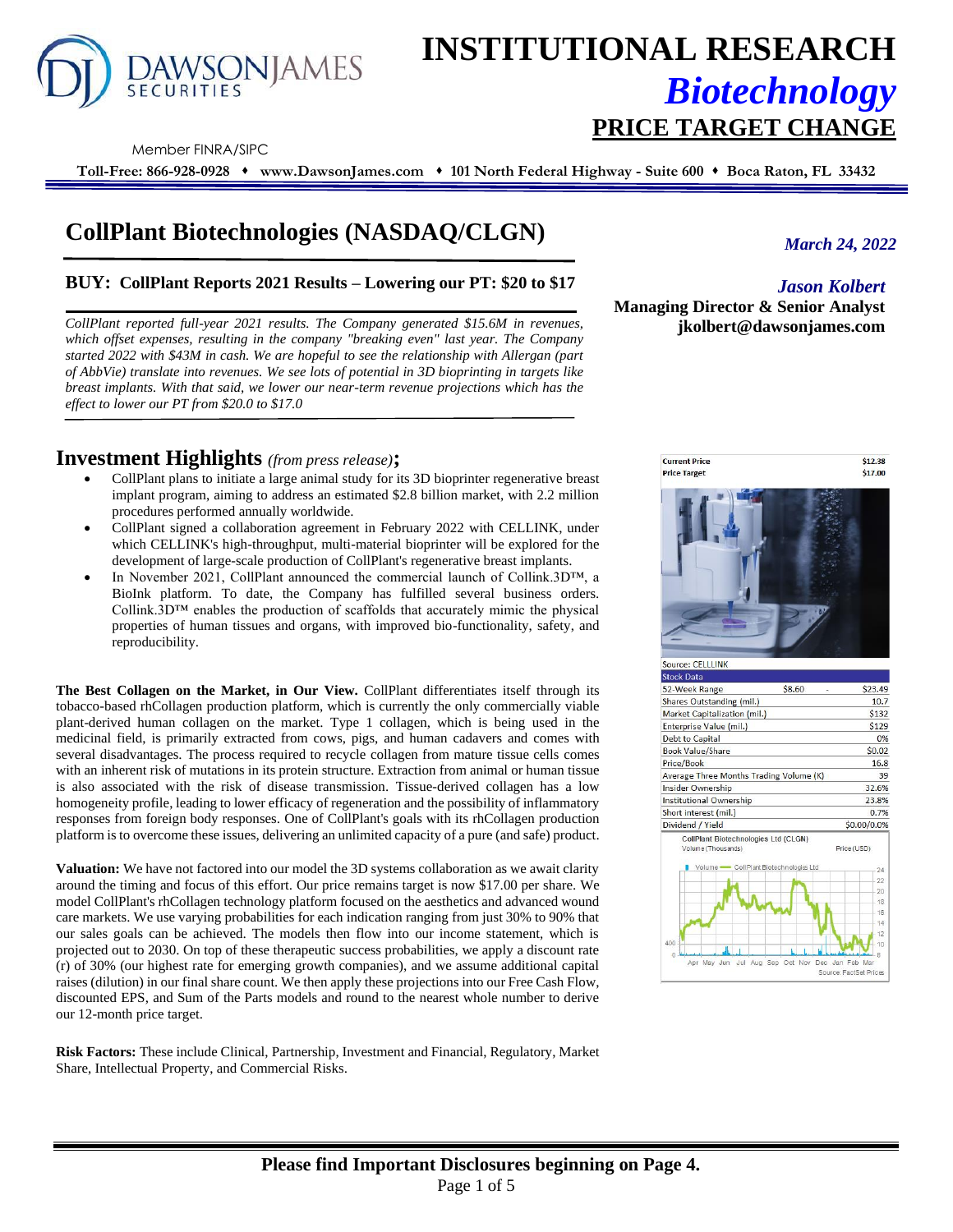

#### **Exhibit 1. Income Statement**

| CollPlant Holdings Ltd. (\$000)          |          |         |        |         |         |          |                          |                          |                          |         |         |         |                |                |                          |         |
|------------------------------------------|----------|---------|--------|---------|---------|----------|--------------------------|--------------------------|--------------------------|---------|---------|---------|----------------|----------------|--------------------------|---------|
| <b>CollPlant: YE Dec 31</b>              | 2019A    | 2020A   | 2021A  | 1Q22E   | 2Q22E   | 3Q22E    | 4Q22E                    | 2022E                    | 2023E                    | 2024E   | 2025E   | 2026E   | 2027E          | 2028E          | 2029E                    | 2030E   |
| Revenue                                  |          |         |        |         |         |          |                          |                          |                          |         |         |         |                |                |                          |         |
| VergenixSTR (Arthrex) - Tendon repair    |          |         |        |         |         |          | $\overline{\phantom{a}}$ | $\overline{\phantom{a}}$ | 6,749                    | 12,047  | 17,555  | 17,906  | 18,264         | 18,629         | 19,002                   | 19,382  |
| VergenixFG - Wound Healing               |          |         |        |         |         |          |                          |                          | 9,196                    | 16,898  | 25,347  | 26,615  | 27,945         | 29,343         | 30,810                   | 32,350  |
| Biolnk                                   |          |         |        |         |         |          | $\sim$                   |                          | 8,270                    | 12,777  | 13,288  | 13,819  | 14,372         | 14,947         | 15,545                   | 18,187  |
| Aesthetic Medicine                       |          |         |        | 2,738   | 2,857   | 3,095    | 3,214                    | 11,904                   | 46,425                   | 64,376  | 100,427 | 174,073 | 199,139        | 210,870        | 234,970                  | 264,733 |
| Misc Revenues                            | 2,400    | 7,621   | $\sim$ |         |         |          |                          | $\sim$                   | $\overline{\phantom{a}}$ | $\sim$  | $\sim$  | $\sim$  | $\sim$         | $\sim$         | $\sim$                   | $\sim$  |
| <b>Product Revenues</b>                  | 2,400    | 6,137   | 15,641 | 2,738   | 2,857   | 3.095    | 3,214                    | 11,904                   | 70,640                   | 106,098 | 156,616 | 232,413 | 259,721        | 273,789        | 300.326                  | 334,652 |
| Royalties                                |          |         |        |         |         |          |                          |                          |                          |         |         |         |                |                |                          |         |
| <b>Total Revenue</b>                     | 2,400    | 7,621   | 15,641 | 2,738   | 2,857   | 3,095    | 3,214                    | 11,904                   | 70,640                   | 106,098 | 156,616 | 232,413 | 259,721        | 273,789        | 300,326                  | 334,652 |
| <b>Expenses:</b>                         |          |         |        |         |         |          |                          |                          |                          |         |         |         |                |                |                          |         |
| Cost of Goods Sold                       | 1,758    | 3,002   | 2,005  | 548     | 571     | 619      | 643                      | 2,381                    | 14,128                   | 21,220  | 31,323  | 46,483  | 46,750         | 41,068         | 45,049                   | 50,198  |
| %COGS                                    | 73%      | 39%     | 13%    | 20%     | 20%     | 20%      | 20%                      | 20%                      | 20%                      | 20%     | 20%     | 20%     | 18%            | 15%            | 15%                      | 15%     |
| Research and Development                 | 3,272    | 4,065   | 7,631  | 2,408   | 2,528   | 2,655    | 2,761                    | 10,352                   | 13,056                   | 16,467  | 20,770  | 26,196  | 33,040         | 40,157         | 48,806                   | 59,319  |
| Sales and Marketing                      | 3,614    | 4,669   | 5,940  | 1,500   | 1,500   | 1,500    | 1,500                    | 6,000                    | 9,500                    | 12,531  | 17,232  | 22,799  | 30,164         | 39,909         | 52,801                   | 69,858  |
| <b>Total Expenses</b>                    | 8,644    | 11,736  | 15,576 | 4,455   | 4,600   | 4,774    | 4,904                    | 18,733                   | 36,684                   | 50,218  | 69,325  | 95,478  | 109,954        | 121,134        | 146,656                  | 179,375 |
| <b>Operating Income (loss)</b>           | (6, 244) | (5,599) | 65     | (1,718) | (1,743) | (1,679)  | (1,690)                  | (6, 829)                 | 33,956                   | 55,881  | 87,291  | 136,935 | 149,767        | 152,656        | 153,670                  | 155,277 |
| Financing income                         | (1, 167) | 34      | 172    |         |         |          |                          |                          |                          |         |         |         |                |                |                          |         |
| Total Other Income (expenses)            | 339      | 221     | (27)   |         |         |          |                          |                          |                          |         |         |         |                |                |                          |         |
| Financial net (expenses)                 | (828)    | 175     | 172    |         |         |          | $\overline{\phantom{a}}$ | $\overline{\phantom{a}}$ |                          | ٠       | ٠       |         | $\blacksquare$ | $\blacksquare$ | $\overline{\phantom{a}}$ |         |
| Pretax Income                            | (7,072)  | 5,774   | 237    | (1,718) | (1,743) | (1.679)  | (1,690)                  | (6.829)                  | 33.956                   | 55.881  | 87,291  | 136.935 | 149,767        | 152.656        | 153,670                  | 155,277 |
| Income Tax Benefit (Provision)           |          | 205     |        | (206)   | (209)   | (201)    | (203)                    | (819)                    | 4,754                    | 10,059  | 15,712  | 32,864  | 41,935         | 45,797         | 46,101                   | 48,136  |
| <b>Tax Rate</b>                          |          | 4%      | 0%     | 12%     | 12%     | 12%      | 12%                      | 12%                      | 14%                      | 18%     | 18%     | 24%     | 28%            | 30%            | 30%                      | 31%     |
| Gain (loss) from discontinued operations |          |         |        |         |         |          |                          |                          |                          |         |         |         |                |                |                          |         |
| <b>GAAP Net Income (loss)</b>            | (7,072)  | 5,774   | 237    | (1,511) | (1,534) | (1, 477) | (1, 487)                 | (6,829)                  | 33.956                   | 55.881  | 87.291  | 136.935 | 149.767        | 152.656        | 153,670                  | 155.277 |
| GAAP-EPS                                 | (1.06)   | (0.84)  | 0.02   | (0.14)  | (0.07)  | (0.07)   | (0.07)                   | (0.38)                   | 3.19                     | 3.06    | 4.19    | 6.54    | 7.13           | 7.24           | 7.25                     | 7.30    |
| GAAP-EPS (Dil)                           | (1.06)   | (0.84)  | 0.02   | (0.14)  | (0.07)  | (0.07)   | (0.07)                   | (0.38)                   | 3.19                     | 3.06    | 4.19    | 6.54    | 7.13           | 7.24           | 7.25                     | 7.30    |
| Wgtd Avg Shrs (Bas) - (000's)            | 61,749   | 6,886   | 11,967 | 10,544  | 10,565  | 10,586   | 10,607                   | 10,576                   | 10,661                   | 10,746  | 10,832  | 10,919  | 11,007         | 11,095         | 11,184                   | 11,274  |
| Wgtd Avg Shrs (Dil) - (000's)            | 61.749   | 16,000  | 11.967 | 10.534  | 20.565  | 20.586   | 20,606                   | 18.073                   | 10.661                   | 18.246  | 20.836  | 20.923  | 21.011         | 21.099         | 21.188                   | 21,277  |

*Source: Dawson James estimates, company reports*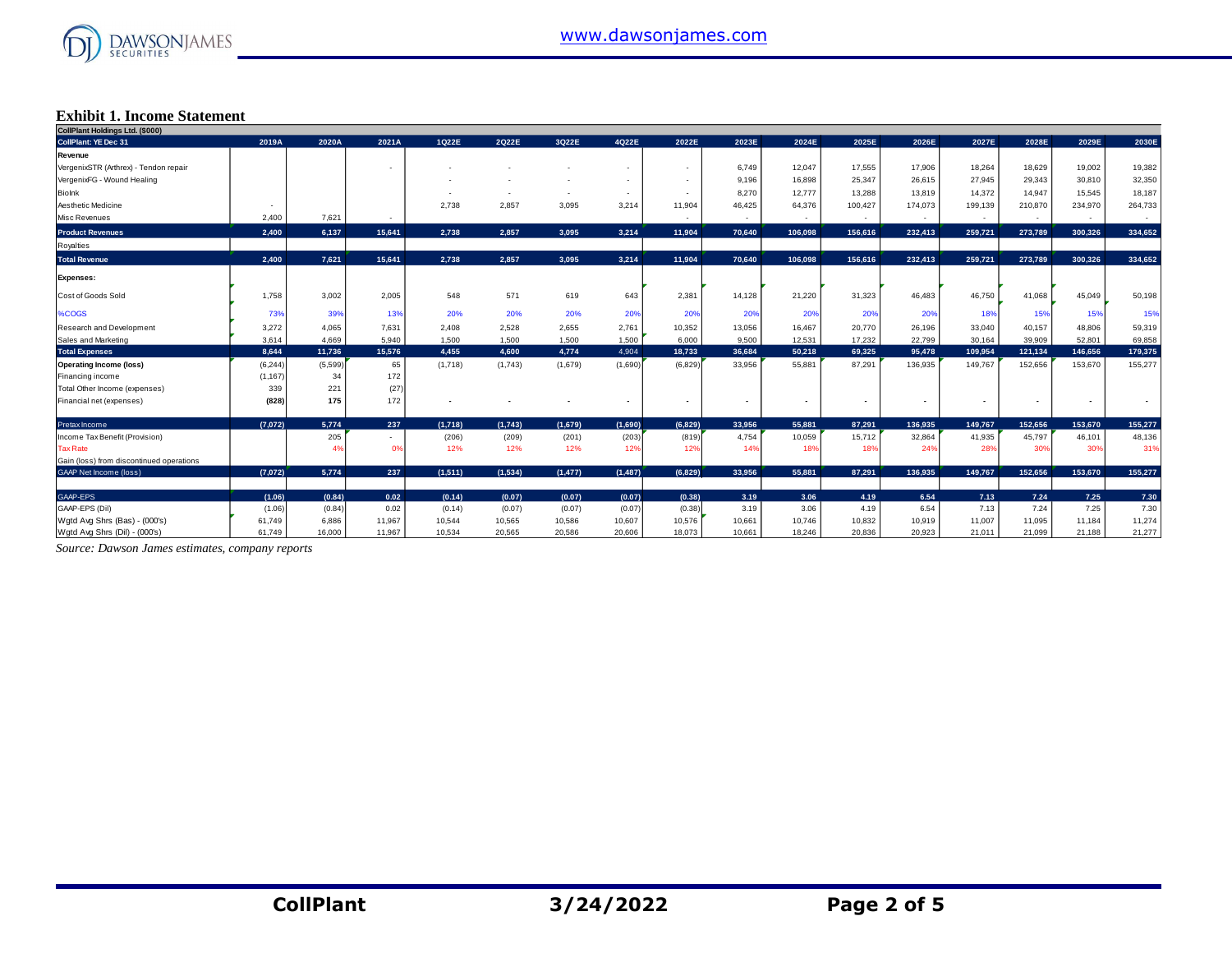

#### **Risk Analysis**

**Clinical Trial Risk.** CollPlant and its partners may be dependent on the outcome of product-based clinical trials.

**Partnership risk.** CollPlant may seek partnerships for clinical development support and commercialization. There can be no assurances that the Company will be able to secure favorable partnerships.

**Commercial Risk.** CollPlant hopes to compete in multiple healthcare-related markets that have traditionally been dominated by large pharma and biotechnology companies with deep pockets (funding and resources), which may make it difficult for CollPlant to compete unless the molecule is deemed to be truly differentiated.

**Financial Risk.** CollPlant is likely to require additional capital raises before the Company can be self-sustaining. There can be no guarantees that the Company will be able to raise the needed capital.

**Investment Risk**. CollPlant is a small capital company, which can translate into high volatility and risk for investors. The Company has no revenues and is dependent on clinical progress of its therapeutics.

**Intellectual Property.** CollPlant may face IP challenges, forcing the Company to defend its patents or claims the Company is infringing on other patents.

**Market Share Risk**. The collagen and related products markets are competitive and tend to be dominated by large pharma and biotechnology and/or medical device companies.

**Regulatory Risk.** CollPlant, even with good clinical data, could face extensive delays and other regulatory setbacks.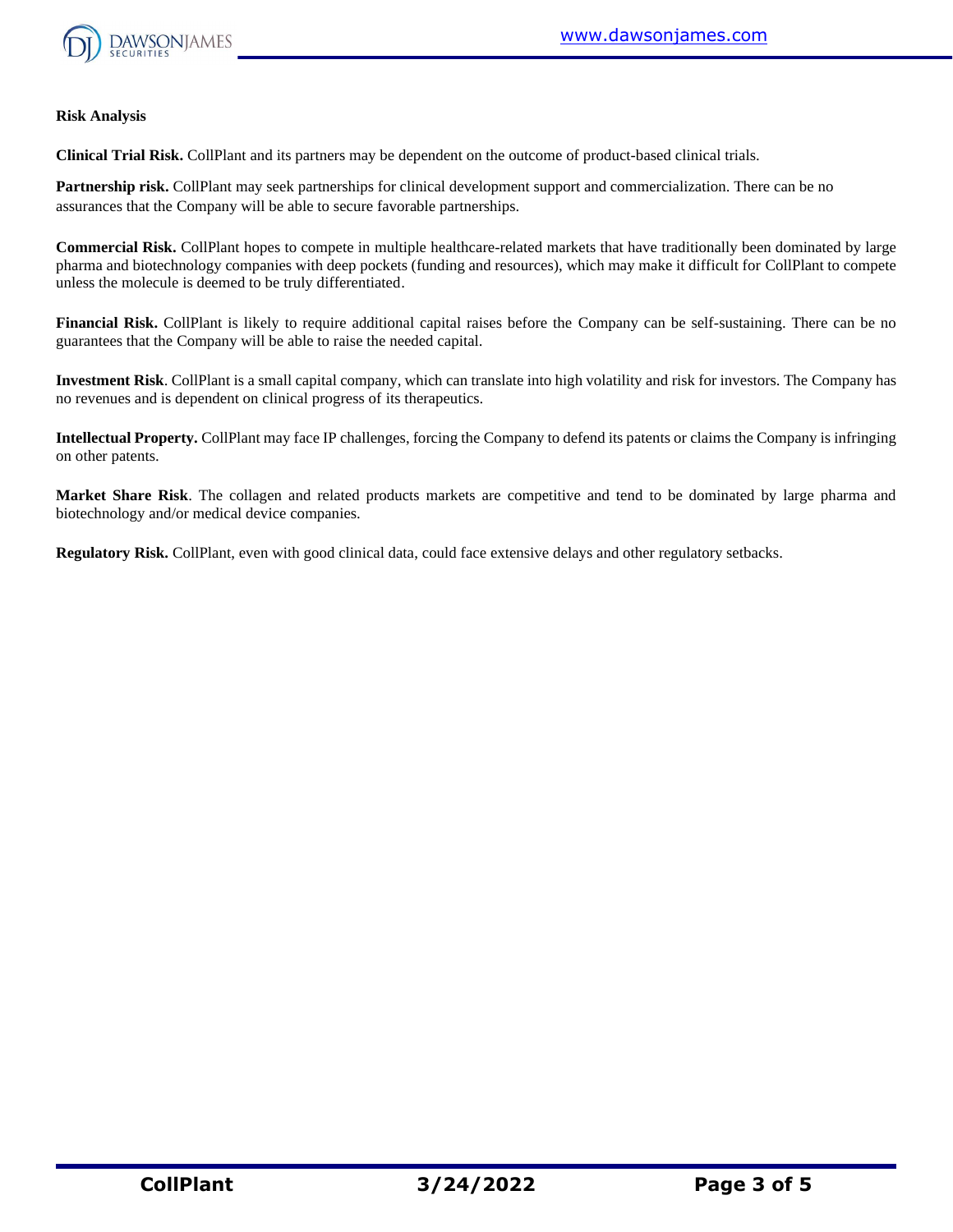

Companies mentioned in this report

3D Systems (NYSE: DDD) - Not Covered

AbbVie (ABBV) - Not Covered

BICO Group (Nasdaq Stockholm: BICO) - Not Covered

#### **Important Disclosures:**

#### **Price Chart:**



| Price target and rating changes over the past three years:          |  |  |  |  |  |  |
|---------------------------------------------------------------------|--|--|--|--|--|--|
| Initiated – Buy – November 4, 2019 – Price Target \$9.00            |  |  |  |  |  |  |
| Price Target Change - Buy - January 27, 2020 - Price Target \$15.00 |  |  |  |  |  |  |
| Update Report – Buy – May 27, 2020 – Price Target $$15.00$          |  |  |  |  |  |  |
| Update Report – Buy – September 21, 2020 – Price Target $$15.00$    |  |  |  |  |  |  |
| Update Report – Buy – December 3, $2020$ – Price Target \$15.00     |  |  |  |  |  |  |
| Price Target Change - Buy - February 8, 2021 - Price Target \$21.00 |  |  |  |  |  |  |
| Price Target Change – Buy – March 1, 2021 – Price Target \$20.00    |  |  |  |  |  |  |
| Update Report - Buy - May 25, 2021 - Price Target $$20.00$          |  |  |  |  |  |  |
| Update Report - Buy - May 28, 2021 - Price Target \$20.00           |  |  |  |  |  |  |
| Update Report - Buy - June 22, 2021 - Price Target \$20.00          |  |  |  |  |  |  |
| Update Report – Buy – August 19, 2021 – Price Target $$20.00$       |  |  |  |  |  |  |
| Update Report – Buy – December 27, 2021 – Price Target $$20.00$     |  |  |  |  |  |  |
| Update Report - Buy - February 16, 2022 - Price Target \$20.00      |  |  |  |  |  |  |
| Update Report – Buy – March 24, $2022$ – Price Target \$17.00       |  |  |  |  |  |  |

Dawson James Securities, Inc. (the "Firm") is a member of the Financial Industry Regulatory Authority ("FINRA") and the Securities Investor Protection Corporation ("SIPC").

The Firm does not make a market in the securities of the subject Company (s). The Firm has NOT engaged in investment banking relationships with CLGN in the prior twelve months, as a manager or co-manager of a public offering and has NOT received compensation resulting from those relationships. The Firm may seek compensation for investment banking services in the future from the subject Company (s). The Firm has NOT received other compensation from the subject Company (s) in the last 12 months for services unrelated to managing or co-managing of a public offering.

Neither the research analyst(s) whose name appears on this report nor any member of his (their) household is an officer, director or advisory board member of these companies. The Firm and/or its directors and employees may own securities of the Company (s) in this